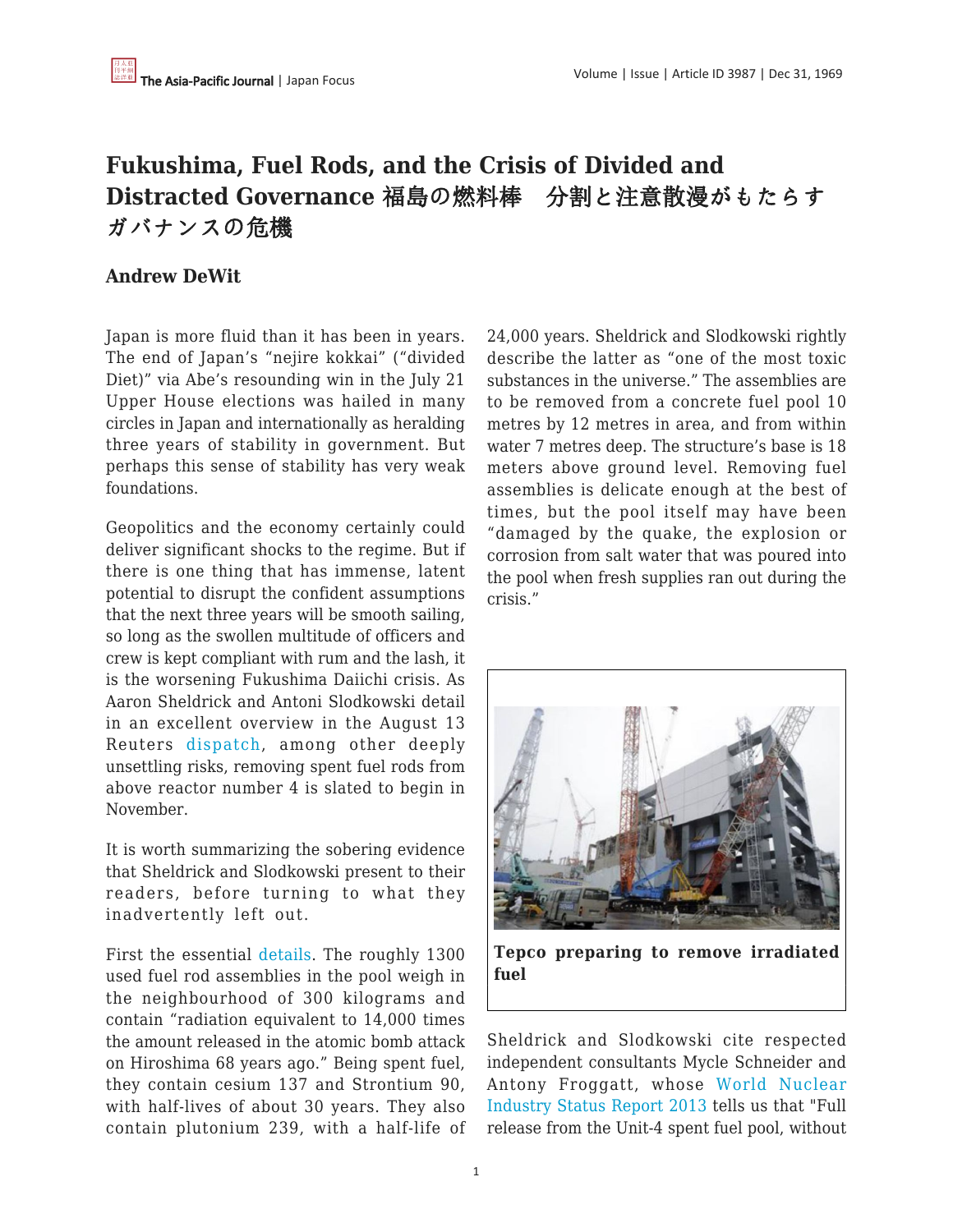any containment or control, could cause by far the most serious radiological disaster to date." The Reuters article also quotes Arnie Gundersen, former U.S. nuclear engineer who used to build fuel assemblies and is now director of Fairewinds Energy Education, who warns that Tepco is "going to have difficulty in removing a significant number of the rods."

Last year, Tepco test-ran removal by extracting two unused fuel assemblies from the pool, but Gundersen states that "To jump to the conclusion that it is going to work just fine for the rest of them is quite a leap of logic." Like Schneider and Frogatt, Gundersen and other nuclear experts caution that there is serious risk "of a large release of radiation if a fuel assembly breaks, gets stuck or gets too close to an adjacent bundle."

Gundersen points out the nature of the risk includes "an inadvertent criticality if the bundles are distorted and get too close to each other." He adds that, "The problem with fuel pool criticality is that you can't stop it. There are no control rods to control it…The spent fuel pool cooling system is designed only to remove decay heat, not heat from an ongoing nuclear reaction." He also notes that the rods are vulnerable to fire in the event that they are exposed to air.

Sheldrick and Slodkowski's investigation reveals that should the pool topple or be punctured during the removal - a process slated to require a year but likely to be rather more protracted - "a spent fuel fire releasing more radiation than during the initial disaster is possible." They add that this poses a threat to Tokyo only 200 kilometres away.

Tepco is of course quick to assure observers that they have shored up the building and that it can withstand a quake on the scale of the 2011 disaster. But as Sheldrick and Slodkowski point out - in what has to be the charitable understatement of the year - the company has a "credibility problem." Indeed, given the litany of mishaps at Fukushima Daiichi over the past 29 months, it would be better to hear Tepco voicing grave concern rather than bold assurances. Not only is there debris in the fuel pool, further complicating matters, but Kimura Toshio – a technician who worked at Fukushima Daiichi for 11 years, cautions that the normally "delicate task" of removing spend fuel is normally done with the aid of computers, but won't be in this case: "Previously it was a computer-controlled process that memorized the exact locations of the rods down to the millimeter and now they don't have that. It has to be done manually so there is a high risk that they will drop and break one of the fuel rods."

All of this is worrisome enough. But perhaps because there are just so many distressing forces at play in this crisis, Sheldrick and Slodkowski left out the water problem we reviewed in last week's [article.](http://www.japanfocus.org/-Andrew-DeWit/3984) Expert commentary, including from the METI Nuclear Accident Response Director, has warned that the constant flow of water may lead to further structural [instability](http://enenews.com/wsj-official-warns-that-tepco-could-topple-reactor-buildings-by-changing-flow-of-groundwater-at-fukushima-plant-water-could-pool-dangerously-underground-softening-the-earth) of the buildings. Keep in mind that the risky fuel-rod removal is likely to take a good deal longer than the year projected by Tepco. And recall that the Abe Government's declared intent to intervene in the crisis is at present largely limited to debating the budget for a radical "freeze" of ground water. The measure will not be funded until at least the start of the next fiscal year, April 1, and is not likely to be in place before sometime in 2015. In the meantime, 1000 tonnes of water per day runs down from the surrounding hills, further softening the ground under the facilities (which sits over an aquifer), sending more contamination (including Strontium 90) out to sea, and distracting Tepco and its ostensible overseers in the Nuclear Regulation Agency.

Tepco is of course trying to pump up some of the flow of water and store it in tanks, but its capacity to handle the flow as well as construct and put it in storage tanks is not infinite. It is also trying to do this as cheaply as possible,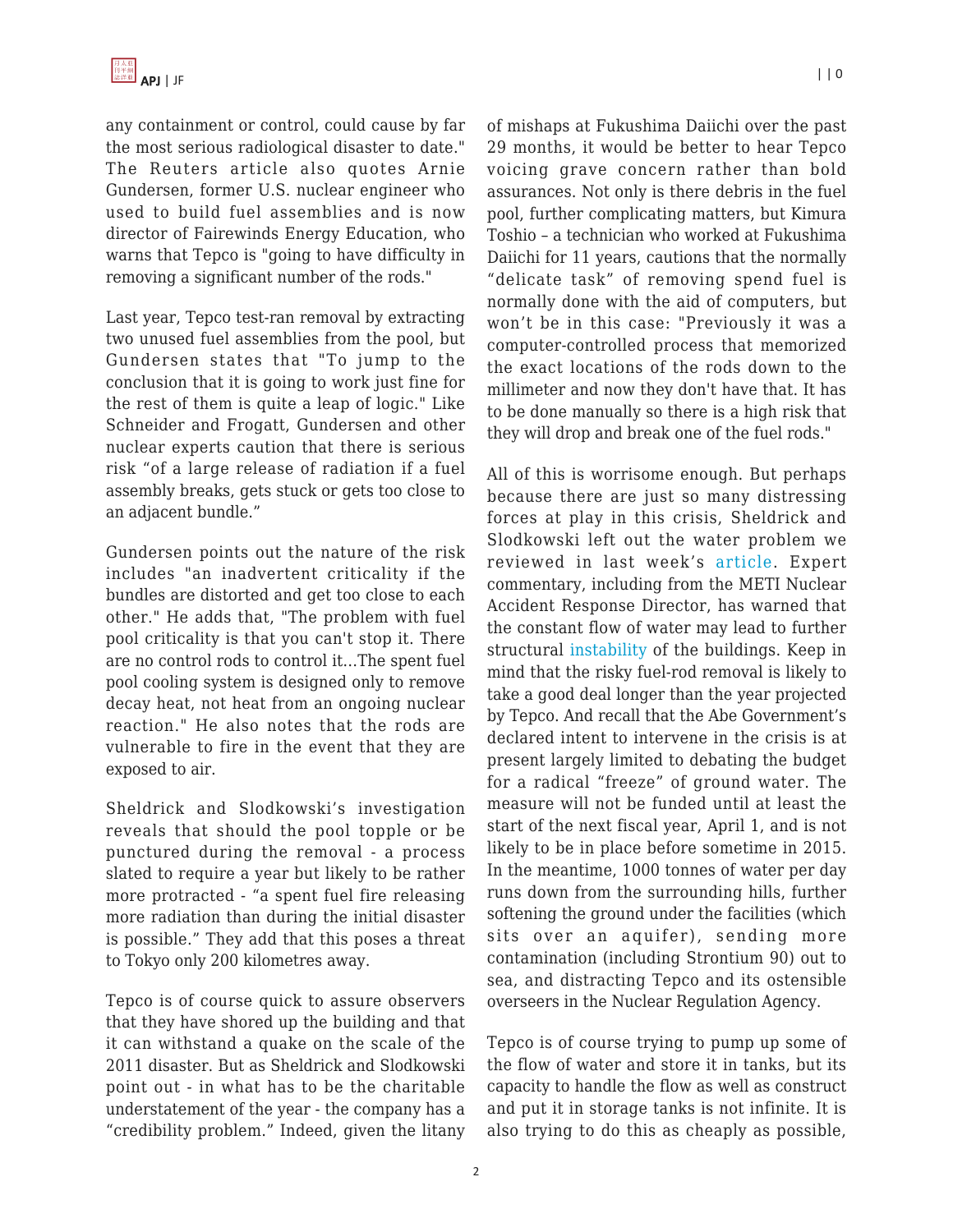because even though it is a nationalized entity (as of July 25 of last year), any financial assistance it receives from public coffers is deemed a loan that it has to pay back. So it is doing everything with an eye on costs, including constructing the storage tanks for contaminated water out of the cheapest materials possible. Apparently, some of these containers have already begun leaking (according to statements from former workers at the site). And it is almost certain that there will be significant leakage as the months go by due to the rusting of bolts and other parts of the tanks, which are in contact with highly contaminated and thus corrosive water.



**Leaking storage tank and TEPCO attempts to contain contaminated water at Fukushima Daiichi (NHK)**

## What, Me Govern?

Consequently, the incredible – and inexcusably risky - crisis of governance at Fukushima Daiichi has been gaining increasing and very well-deserved attention. As the Financial Times [reported](http://www.ft.com/intl/cms/s/0/31c90a46-1926-11e2-af4e-00144feabdc0.html) on October 25 of 2012, the nationalization process allowed significant leeway for Tepco to work with its political allies and fight over "everything from the level of government ownership to salary cuts for managers and the size of a rate increase for Teco's residential customers, which the utility said it needed to cover accident related costs." The Financial Times noted that observers regarded this as "bewildering." This was because the company was in such an obviously weak position in the wake of extraordinary irresponsibility on all fronts. The paper reported that "the process underscored the depth and resilience of Tepco's influence, and that of the "nuclear village" of utility executives, bureaucrats and lawmakers that built Japan's atomic power industry, which before Fukushima generated 30% of the country's electricity."

The company's scope to conduct operations according to its in-house priorities rather than public safety is thus considerable, even after nationalization. Prime Minister Abe Shinzo, met with the Tepco chairman and other outside board members in April of this year and declared that the government would help the firm deal with its multiple problems. According to the [Wall Street Journal](http://blogs.wsj.com/japanrealtime/2013/08/01/fukushima-watch-whats-behind-tepcos-confidence/) of August 1 this year, Abe insisted "it is important that Tepco is reborn as a business organization." But tellingly, Abe's encouraging words came with no concrete commitments in regard to the outside board members' requests for assistance with "compensation, decommissioning and cleaning up the site" (Fukushima Daiichi and its environs)," which they regard as "beyond one company's capabilities." Abe's August 8 announcement that the government would get involved has essentially maintained the ambiguity of roles and responsibilities, even though the crisis is potentially more a threat to national security than anything the North Koreans are up to.

So, here we have a potential catastrophe unfolding in plain sight, in that the flow of water, its contamination, the constraints on storage capacity, and other factors are generally understood by the overseers. They know – or certainly should know - that they are drifting into ever more risky circumstances, as the volumes of water increasingly render the ground underneath the reactors unstable. All parties also know that Tepco is prepared to

3